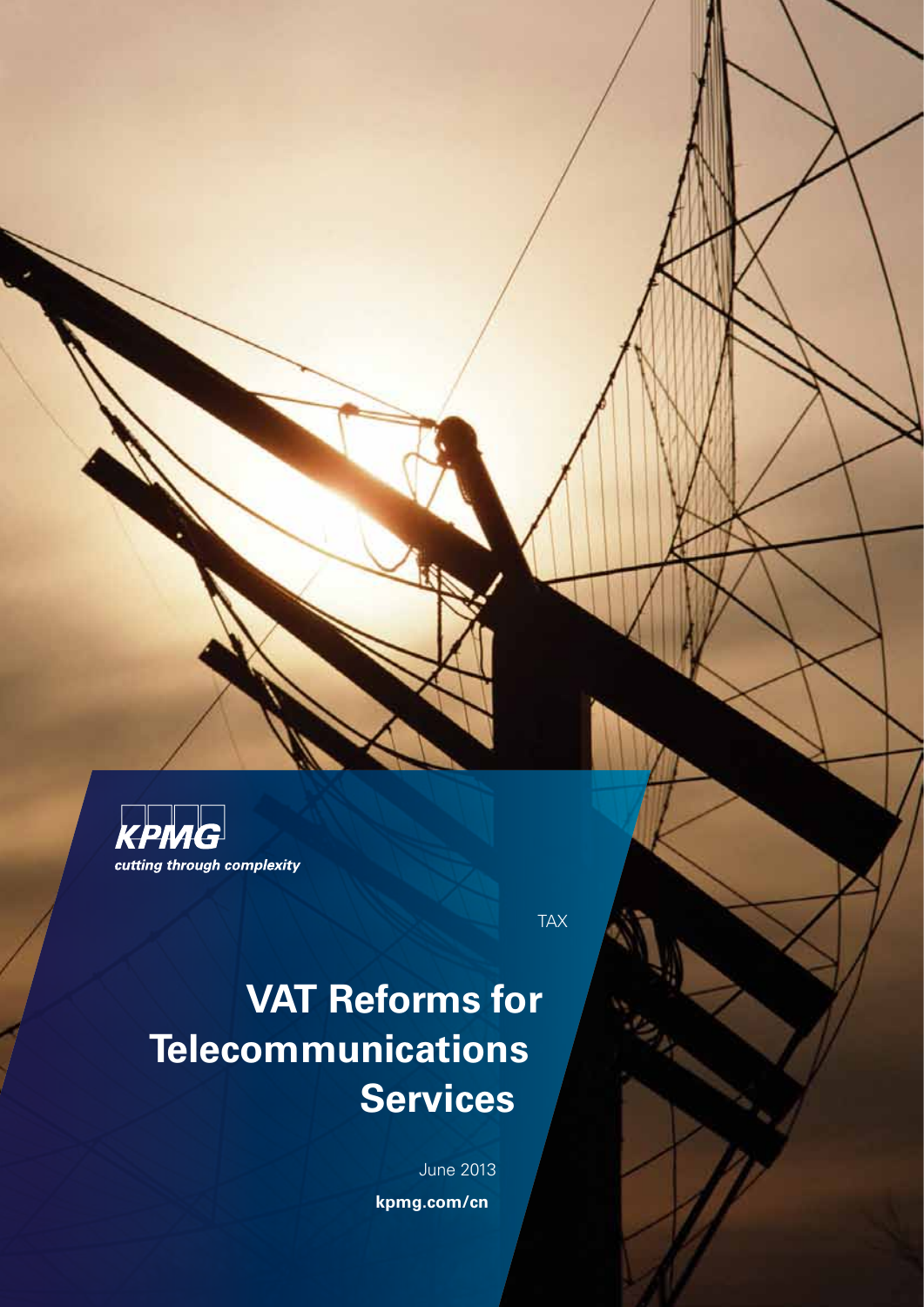The telecommunications sector affects practically everyone. While the larger providers of telecommunications services in China are all State-owned enterprises (SOEs) - China Mobile, China Telecom and China Unicom - they invariably provide their products and services to all sectors throughout the economy, which is reportedly over 1.3 billion customers by the end of 2012 according to the 2012 National Telecommunication Statistics Report. For this reason, the transition from Business Tax (BT) to Value Added Tax (VAT) as part of the VAT pilot program will have wide-ranging implications. Furthermore, the telecommunications sector also comprises providers of 'value-added' services, such as providers of online data processing (e.g. online banking, auctions, payment processing and back-office functions), data storage services, internet information services, data hosting, internet access services, and call centres. These 'value-added' service providers are also expected to transition to VAT at the same time as the telecommunications service providers themselves.

In this special publication, KPMG examines the expected impact of the VAT pilot program on the telecommunications sector, from both the perspective of the providers of telecommunications services and the recipients of those services. We analyse the issues in the context of how the existing BT regime works as well as international experiences in applying VAT to this sector.

© 2013 KPMG Advisory (China) Limited, a wholly foreign **owned enterprise in C**hina an**d a member firm of the KPMG network** of independent memb**er fir**ms affiliated with KPMG

International Cooperative ("KPMG International"), a Swiss entity. All rights reserved. Printed in China.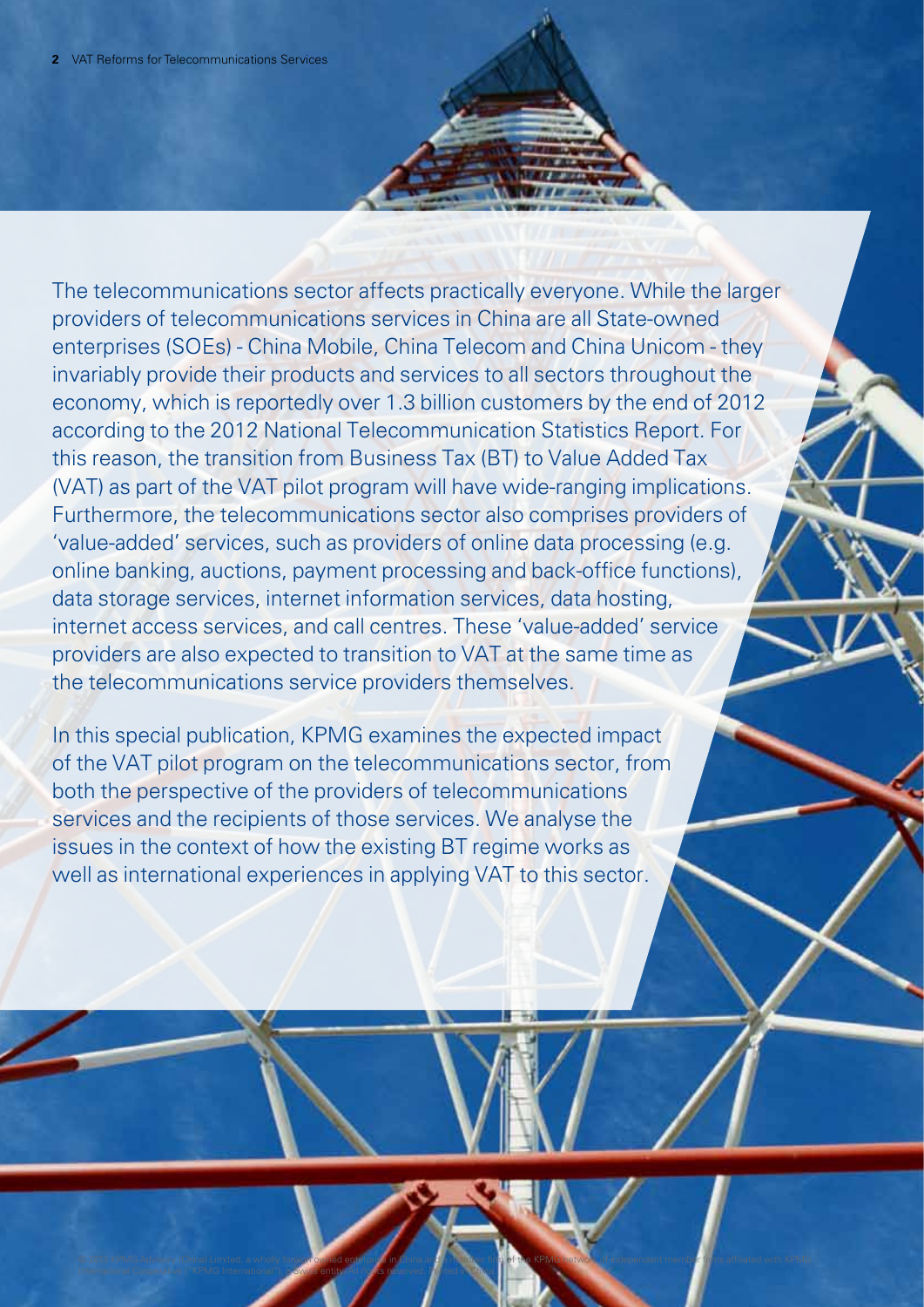#### **Background**

As a starting point, it should be noted that as of June 2013, no formal announcement has been made regarding the VAT rate, or the transition date, for the telecommunications sector to join the VAT reforms. However, it has been widely speculated that the telecommunications sector will be subject to an 11 percent VAT rate when the sector joins the VAT reforms soon, most likely in the first quarter of 2014. More recently, there has also been speculation that the VAT rate for 'value-added' telecommunications may be six percent, presumably in recognition of their relatively lower investments in fixed assets. Ultimately, the decision regarding the applicable VAT rate and the commencement date for joining the VAT pilot program will be made by China's State Council. Recent experience has shown that China's leaders are taking an active interest in the progress of the VAT pilot program.

Irrespective of the selected date, we anticipate that when the telecommunications sector joins the VAT reforms, it will be applied on a national basis. Given the interconnectedness of the telecommunications sector (both literally and figuratively), the province-by-province approach to implementation, which has been applied to the first stage of the VAT pilot program, would be ill-suited to this sector.

Also of particular relevance to the telecommunications sector is the likelihood that the Ministry of Finance (MoF) and the State Administration of Taxation (SAT) will be in a better position to make revisions to the VAT rules applicable to this sector as issues emerge. This is because the telecommunications sector is dominated by a small number of large SOEs, making it easier for policymakers to respond to industry-based implementation issues, which is similar to the position of the airline industry. The MOF and the SAT have also recently amalgamated and modified all of the Circulars containing the rules for the VAT pilot program from 1 August 2013 in Circular Caishui [2013] 37, setting the platform for the nationwide rollout.

#### **Scope of businesses affected**

The telecommunications sector in China is heavily regulated. The regulatory environment is segregated between basic telecommunications services - those provided by China Mobile, China Telecom and China Unicom - and 'value-added' telecommunications services. Basic telecommunications services include services requiring telecommunications infrastructure, such as fixed network telephone services, mobile cellular services and voice-over internet protocol services (VOIP).

'Value-added' telecommunications services is an area in which some foreign ownership is permitted with a number of multinational companies entering into Chinese foreign joint ventures.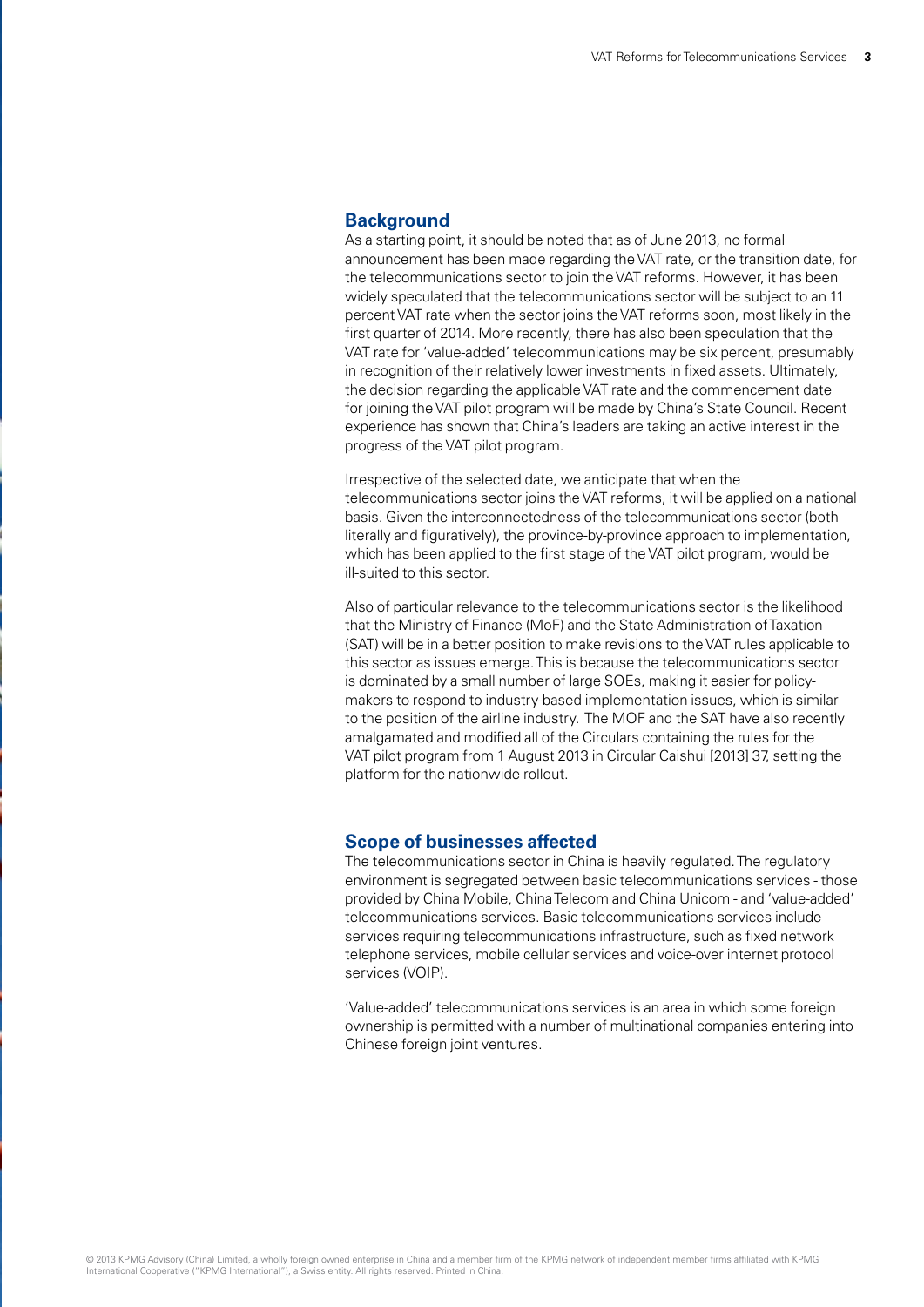#### **Current BT system**

At present, the telecommunications sector is a subcategory of the 'post and telecommunications' sector, which pays three percent BT.

Ordinarily, BT is levied on the gross revenue, which is derived from the provision of the relevant service. However, for the telecommunications sector, there are a number of situations where BT may be calculated on a 'net' basis, for example:

- Under Circular Guoshuifa [2000] 143, a telecommunications company in one province may provide centralised services to larger corporate customers with operations across China. In that situation, the telecommunications company providing the centralised services need only pay BT on the balance of its turnover after deducting the amounts its distributes to the telecommunications company in other provinces.
- Under Circular Caishui [2003] 16, where a telecommunications company issues stored value telephone cards at a discount and their invoicing systems cannot recognise the discount, they may then account for BT on the balance after the discount amount is reflected in their accounting system.
- Under Circular Caishui [2003] 16, where a telecommunications company cooperates with another entity to jointly provide users with telecommunications and other services, but is the sole billing entity, the balance after subtracting the payments to the partner then represents the turnover for BT purposes.

When transitioning from BT to VAT, the industry will no doubt be seeking the continuation of these policies. However, with the recent abolition of the provision in the VAT pilot program rules, which allowed a reduction in turnover for expenses previously deductible for BT purposes in Circular Caishui [2013] 37, specific transitional rules may be needed to preserve this result for the telecommunications sector. Of course, once VAT applies to all sectors these specific concessions would no longer be needed given the availability of input VAT credits.

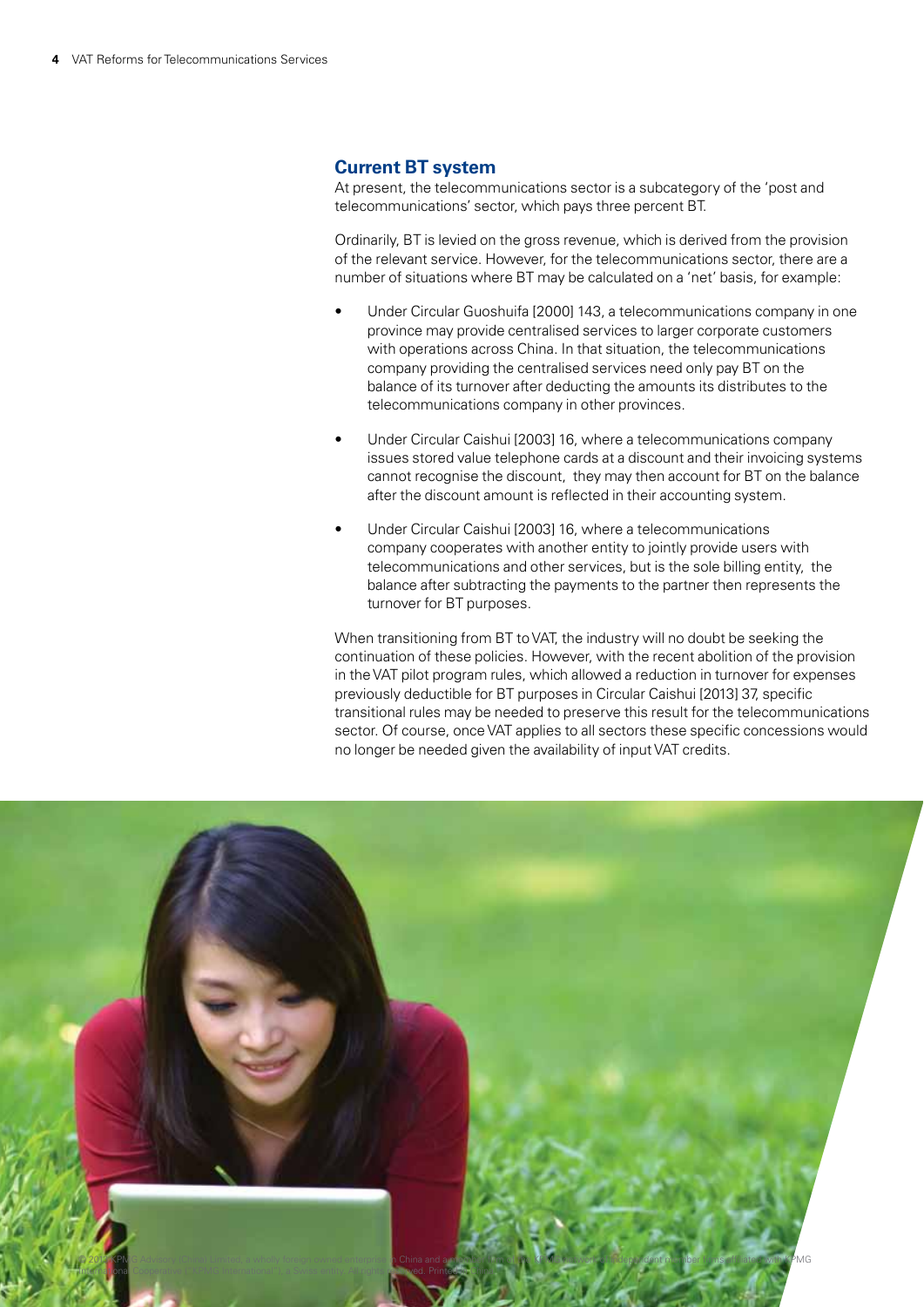#### **Key short-term impacts for domestic telecommunications providers**

Assuming that an 11 percent VAT rate is implemented, the tax burden impact on telecommunications providers will be affected in the immediate period following the transition to VAT. The precise impact on their tax burden will likely be a function of three main factors:

- 1 **The extent to which the telecommunications providers are 'price makers'.** That is, the extent to which they can pass on the output VAT liability to their customers without suffering from a reduction in total revenue. Typically, in industries where there is a monopoly or oligopoly with high barriers to entry and a low level of price elasticity of demand, economic theory suggests that most or all of the VAT burden should be able to be passed on.
- 2 **The extent to which the telecommunications providers will be eligible to claim input VAT credits.** In this respect, the telecommunications industry exhibits many of the same characteristics as the transportation sector, which transitioned to VAT across many cities and provinces during stage one of the VAT pilot program. Those characteristics include the use of large items of capital equipment or infrastructure in their business, which have a relatively long useful life. Telecommunications providers that have recently invested significantly in fixed assets may be at a disadvantage compared with providers that need to replace significant fixed assets in the near term, where 17 percent input VAT credits should be available. In other words, it may take some time until the benefit of input VAT credits for the purchase of assets is fully realised.
- 3 **The future expansion of the VAT pilot program to capture industries where BT still applies.** Telecommunications providers currently incur expenditure, which is still subject to BT, e.g., real estate and construction costs. As the remaining industries progressively transition to VAT, telecommunications providers will generate further input VAT credits as more of their costs will increasingly bear VAT instead of BT.

Despite requests by industry, it seems doubtful that the MoF and the SAT will allow input VAT credits for fixed assets held at the time of transitioning to VAT, simply because the financial impact would be too substantial and would give rise to difficult valuation issues.

Ultimately though, experience suggests that the increased tax burden is likely to be greatest only in the short-term. It is expected that after an initial settling in period, customers will become more accustomed to the VAT being passed on, and telecommunications providers will generate input VAT credits as part of their normal capital replacement and new investment activities.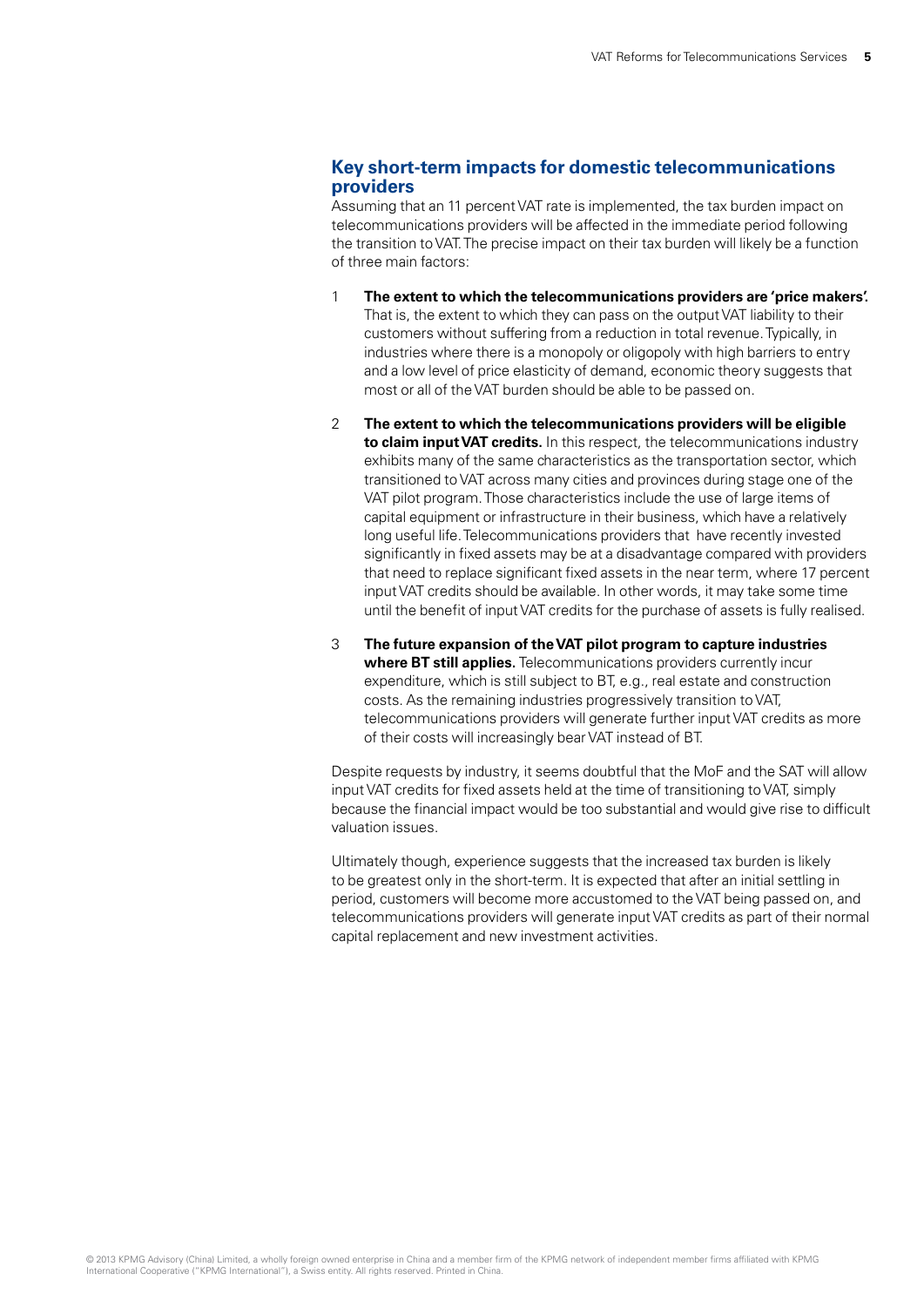#### **Bundling and other customer incentive arrangements**

In the telecommunications sector, it is common to see the sale of mobile phone handsets being bundled with contracts for telecommunications services. Examples include the up-front payment for a new handset being rebated over the two year period of a contract for telecommunications services.

If China has a 17 percent VAT applicable to the sale of goods and an 11 percent VAT rate for telecommunications services, clearly there is an incentive to bundle free or to provide discounted handsets with service contracts. Generally, telecommunications providers do not recognise VAT revenue when handsets are sold, either because the customer purchases the handset directly from the supplier (often at a discounted price) or because telecommunications providers have factored the handset cost into the price of the service contract offered to the customer.

When telecommunications services become subject to VAT, the telecommunications providers will need to review the bundling sales arrangement based on the VAT rules. Most likely, a major consideration for both telecommunications providers and the tax authorities will be whether they need to allocate the price between the value of the handset and the value of the service contract, and if so, how they would undertake that allocation.

Equally, telecommunications providers will need to review other customer incentive arrangements such as the 'free gift with sales' under which customers may be provided with free products, such as toys or cooking oil, simply for purchasing new service contracts. According to Circular Guoshuihan [2007] 1322, the provision of free gifts is not subject to BT, nor is it subject to VAT. Instead, telecommunications providers are required to transfer out input VAT for the purchase of those gifts. This Circular reflects the underlying position that there is no 'deemed sales' rule under the BT regulations. By contrast, there is a 'deemed sales' rule for VAT purposes. When the telecommunications sector transitions to VAT, it will be interesting to see if this Circular continues to be applied or whether 'free gift with sales' become subject to VAT as 'deemed sales'.

#### **Phone cards**

VAT regimes in many countries have had to grapple with the technical question of how to ensure the correct amount of VAT is paid in relation to prepaid phone cards. The complexity can arise because phone cards may be taxed either at the time of sale (as a voucher) or at the time of redemption or usage, and they may also be sold at a price, which is discounted from their face value amount.

The current position under the BT system based on Circular Caishui [2003] 16 is that BT is paid on the discounted price of phone cards where the invoicing system of a telecommunications provider cannot recognise the difference. This administrative concession works appropriately under a turnover based system like BT. However, this policy may need to be adapted under a VAT system where general VAT taxpayers may use such invoices for the purposes of claiming input VAT credits. This is to mitigate the risk to the tax authorities regarding the output VAT liability of the telecommunications company being less than the input VAT credit granted to the business customer.

#### **VAT filing entities**

As SOEs, telecommunications providers generally centralise many of their purchases (either for goods or services) at the provincial level due to various management considerations such as the enhancement of bargaining power and the maintenance of controls.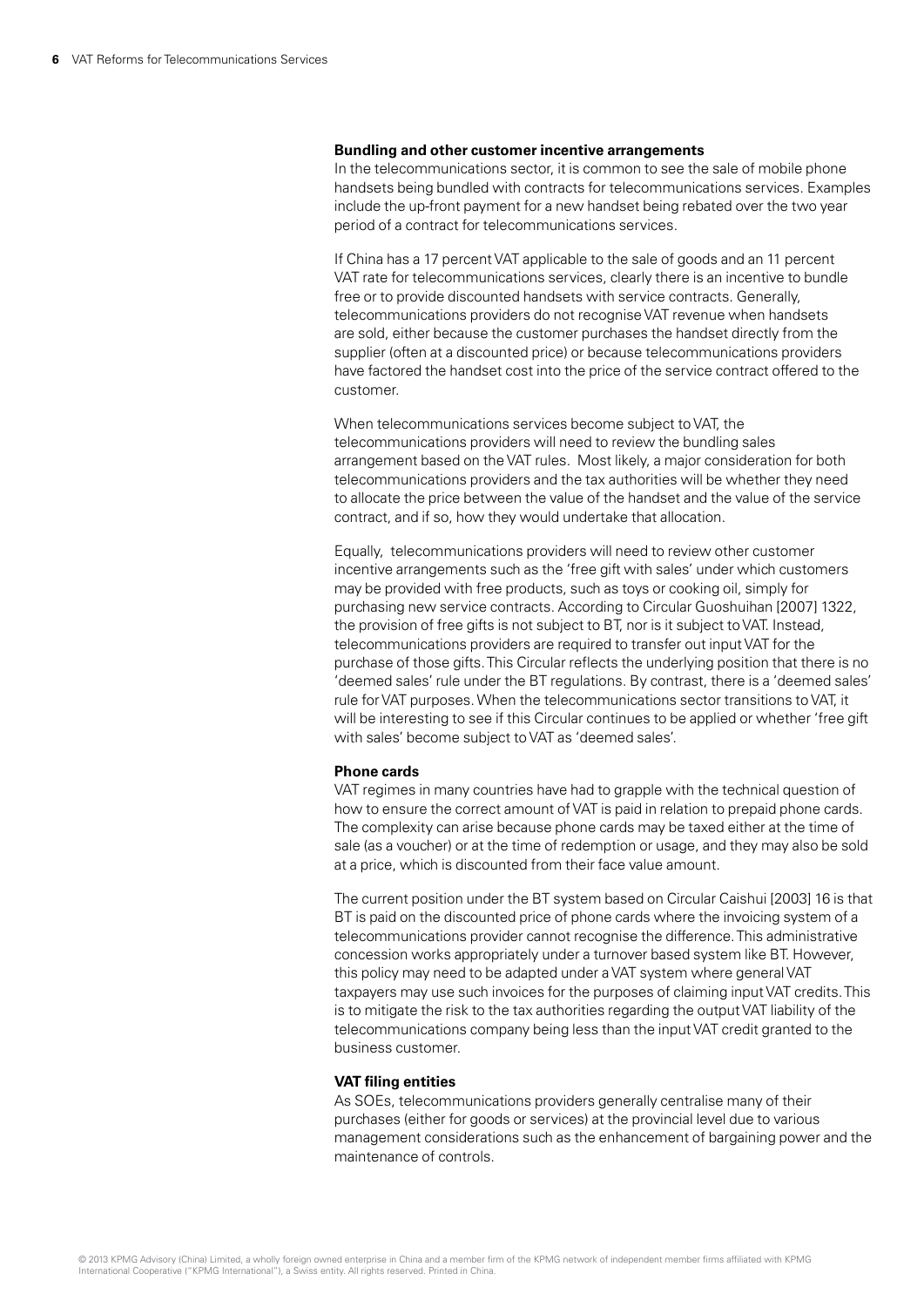The centralisation of purchases operates well under the BT regime given that input VAT credits cannot be claimed for purchases, which are subject to BT. However, under a VAT system, the centralisation of purchases potentially creates a mismatch between the input VAT credits claimed at the head office or provincial level and output VAT paid on sales at a local level. This could result in the overpayment of VAT and/or 'wasted' input VAT credit balances. To address these concerns, the MoF and the SAT would need to provide flexible consolidated VAT filing options to telecommunications providers.

#### **Issuance of general VAT invoices**

China executes very strict controls on the issuance of tax invoices, especially in the case of general VAT taxpayers. There are two main types of VAT invoices in China: special VAT invoices and general VAT invoices. The buyer of goods or services, which are subject to VAT, can claim an input VAT credit if a special VAT invoice is obtained. Those special VAT invoices are issued through the 'Golden Tax System'. By contrast, while general VAT invoices are also issued through the Golden Tax System, they cannot be used for the customer claiming an input VAT credit.

Telecommunications providers have many customers in each province, in some cases literally millions. When transitioning to VAT, the MoF and the SAT would need to consider whether the Golden Tax System is sufficiently robust and efficient to meet the demands of issuing VAT invoices to so many customers on a timely basis. Issuing VAT invoices through the Golden Tax System may prove to be very challenging for telecommunications providers , the IT supplier and the SAT. For example, telecommunications providers will have to plan the physical layout of the VAT issuance equipment in order to accommodate its customers while also ensuring sufficient controls over their issuance. The IT supplier of the Golden Tax System may need to develop new solutions to accommodate the sheer volume of invoices being issued. Alternatively, the SAT may consider allowing general

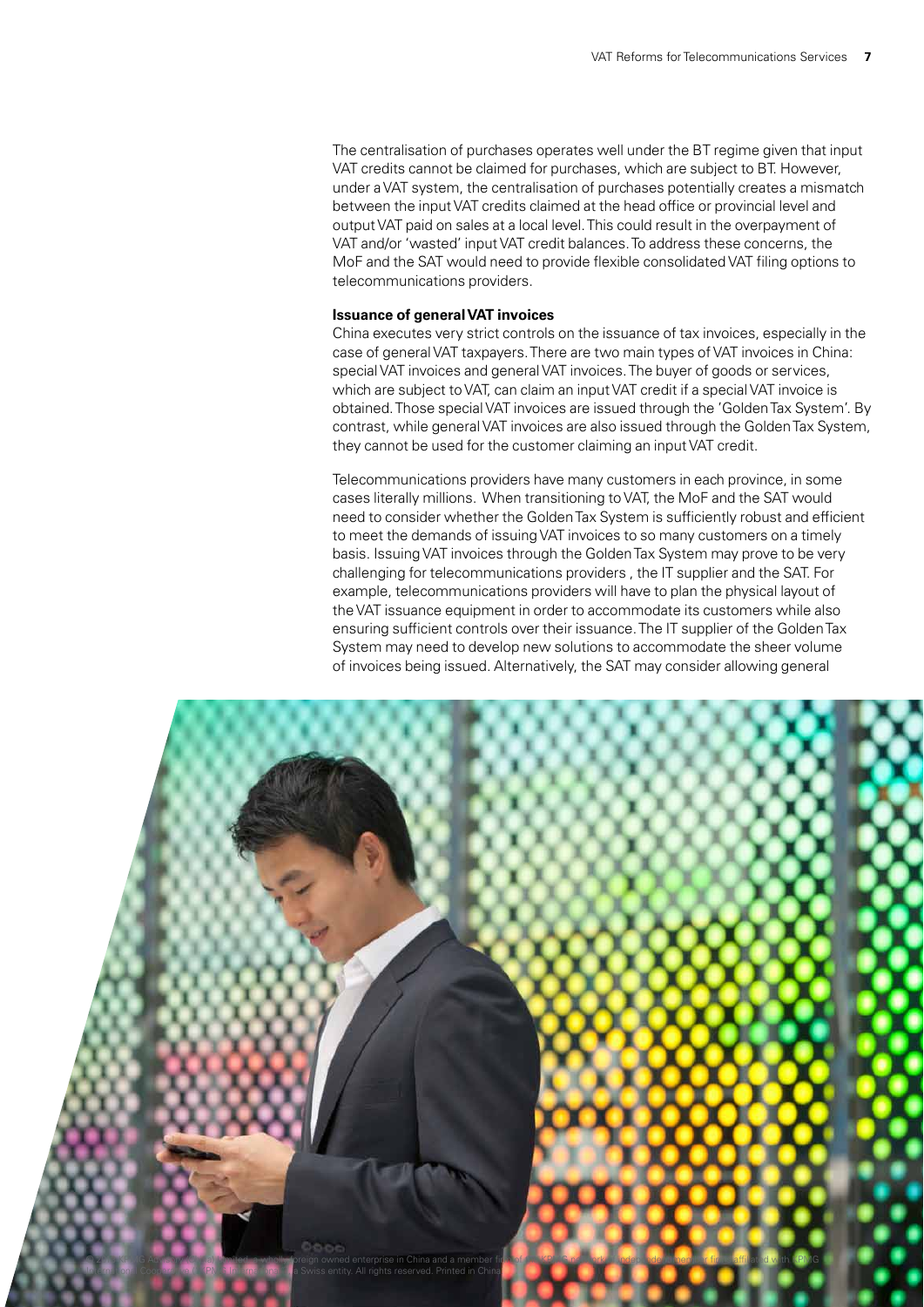VAT invoices to be issued under an alternative system, rather than the Golden Tax System, to ease the pressure on a system originally developed to cater for companies operating on a much reduced scale.

#### **Key impacts for international telecommunications**

There are two common scenarios which arise. The first is when a customer of a Chinese telecommunications provider travels overseas; the second is when a foreign visitor comes to China. These situations are analysed below.

#### **Chinese customers travelling abroad**

When a customer of a Chinese telecommunications provider travels overseas, they may connect 'seamlessly' with an overseas service provider. However, the contractual flow is as follows:

**Overseas** provider

Chinese telecommunications provider

Chinese customer

When the supplier is an overseas telecommunications provider without a fixed place of business in China, this raises questions about whether VAT withholding obligations would arise.

According to Circular Caishui [2009] 111, international telecommunication services (including international call services, international mobile phone roaming services, international internet smart phone services, international SMS and MMS services) provided to Chinese entities or individuals by overseas entities or individuals are not subject to BT.

This policy effectively applies to a situation where a Chinese customer travels abroad and is given access by their Chinese telecommunications provider to an overseas network. Access is typically given under the terms of an interconnection agreement between the overseas telecommunications provider and the local Chinese telecommunications provider. In this situation, the exclusion from BT means that the Chinese telecommunications provider would not be required to withhold BT on the payments it makes to the overseas telecommunications provider.

Similarly, in Circular Guoshuihan [2010] 300, the leasing of overseas telecommunications networks, such as overseas circuits, submarine telecommunications cables and satellite repeaters, is not subject to BT. The exclusion from BT ensures there is no BT withholding when payments are made to overseas providers.

These are important policies because without them, overseas telecommunications providers may potentially have BT withheld on their services. The effect of Circulars Caishui [2009] 111 and Guoshuihan [2010] 300 is to implement Article 6.1.3 of the International Telecommunications Regulations (commonly referred to as the Melbourne Agreement), under which taxes on international telecommunications services are ordinarily collected only in respect of international services billed to customers in that country.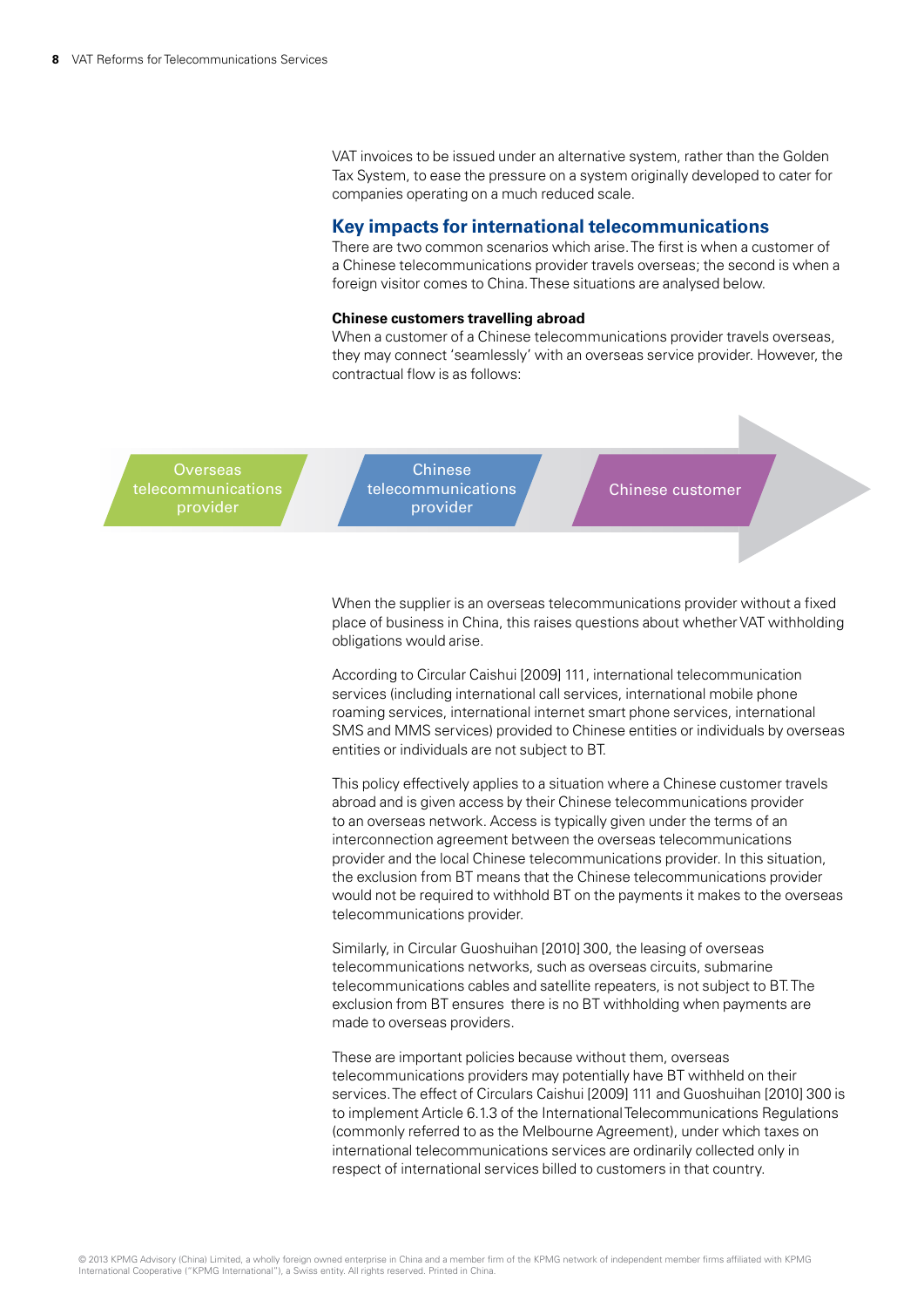Given the effect of these Circulars is common to the VAT systems in many other countries, we would anticipate that these concessions will continue to apply in a VAT context. However, rather than being zero rated, we would expect the concessions to be exempt from VAT. This reflects the underlying policy intent that foreign entities without a physical presence in China are not eligible to claim input VAT credits, or generally to obtain refunds of VAT credit balances for the services they provide.

Finally, while the interconnection service between the overseas telecommunications provider and the Chinese telecommunications provider may be exempt from VAT, the same is not necessarily true of the service to be provided to the end-customer. For instance, the MoF and the SAT may wish to tax the provision of the service to the end customer under a VAT, mainly because it avoids difficult apportionment issues when VAT is applied to some parts of a customer's invoice and not others. By the same token, arguably the service is consumed overseas and therefore from a policy perspective, should not fall within the scope of VAT.

#### **Foreign visitors travelling to China**

The second scenario is when a customer of an overseas telecommunications provider travels to China. In this situation, the contractual flow will typically be as follows:

Chinese telecommunications provider

**Overseas** telecommunications provider

Foreign visitor

In this situation, the foreign visitor may connect 'seamlessly' with a Chinese telecommunications provider, but it is their overseas telecommunications provider, which contracts with the applicable Chinese telecommunications provider. For example, a Singaporean customer of SingTel visits China and connects to the China Unicom service. There are two supplies made – a service provided by China Unicom to SingTel, and a service provided by SingTel to the Singaporean customer.

The real question for Chinese telecommunications providers in this scenario is whether their services qualify for zero rating or exemption from VAT. In Circular Caishui [2011]131 and Caishui [2013] 37, the instances where the MoF and the SAT have granted zero rating are relatively uncommon. However, one analogous situation is with respect to international transportation services - zero rating applies to Chinese licensed and approved providers whereas exemption applies to unlicensed providers. Likewise, we anticipate that zero rating may be granted to Chinese telecommunications providers who provide their services to overseas telecommunications providers.

If zero rating is granted, this should mean that Chinese telecommunications providers are generally eligible to claim input VAT credits for the vast majority of their inputs. However, if VAT exemption applies, then this may give rise to significant complexities in terms of identifying and tracking their business inputs to those services or revenue, which is exempt from VAT.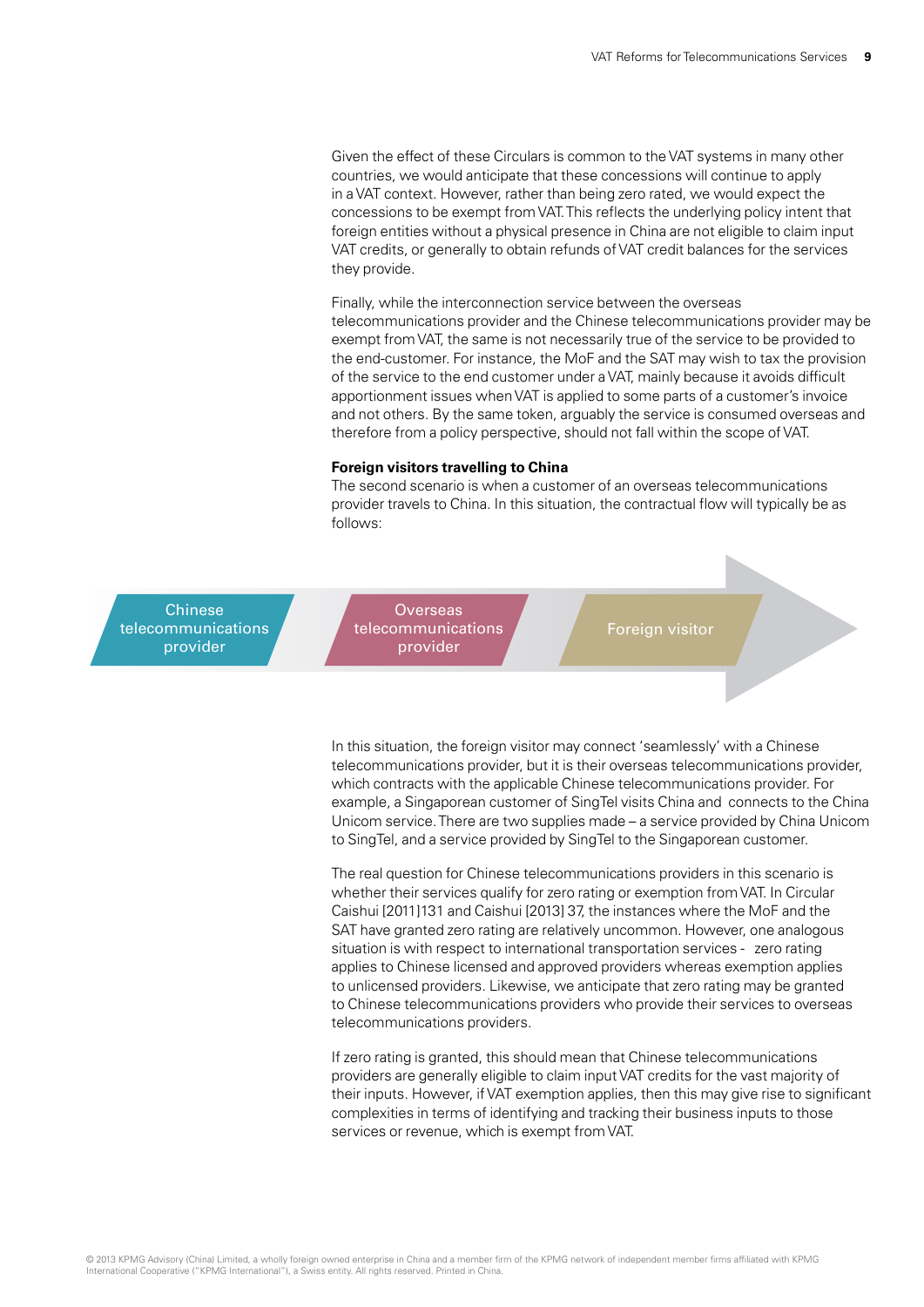#### **Key impacts for customers (including businesses) receiving telecommunications services**

The most significant impact for customers receiving telecommunications services will be felt if the rate of indirect tax increases from three percent BT to 11 percent VAT.

It remains to be seen whether an increase in this rate results in higher prices for consumers. The telecommunications sector uses extensive fixed assets in their business, and with the general availability of 17 percent input VAT credits for providers purchasing fixed assets after the transition to VAT, this should mitigate some of the impact.

From the perspective of customers who are general VAT taxpayers (such as manufacturers, wholesalers, retailers, and businesses in the services industry already part of the VAT pilot program), input VAT credits will potentially be available for the purchase of telecommunications services. This is likely to lead to a reduction in the overall cost of telecommunications services once the effect of input VAT credits is considered. It will be interesting to see the extent to which the large telecommunications providers choose to pass on the three percent BT saving before adding VAT. If business customers potentially benefit from a reduction in their telecommunications costs (through the availability of input VAT credits), while individual customers do not, the savings in one sector could be shared with the higher costs in another. In other words, cross subsidisation could occur.

Either way, a critical issue for businesses receiving telecommunications services will be the need to ensure they obtain special VAT invoices to claim input VAT credits. Given the highly regulated and labour intensive manner in which the Golden Tax System operates in China, it may be expected that the transition to VAT will lead to significant systems and operational impacts for telecommunications providers. For example, the need to obtain data from business taxpayers in order to issue special VAT invoices, the volume of invoices being issued, and the need for controls over them, will place enormous pressure on telecommunications providers in the transition to VAT.

One interesting issue will be how the MoF and the SAT handle situations where businesses purchase telecommunications services for their employees. For instance, it is quite common for businesses to provide mobile phone handsets and accompanying telecommunications services for the benefit of their senior executives. Where those services are used for private purposes, it would be logical that input VAT credits should be transferred out. However, already in several aspects of the VAT pilot program, expenditure that is potentially dual purpose (partly for business use and partly for private use), the approach of the policy-makers has been to deny input VAT credits entirely, e.g., domestic airline transportation. If no equivalent rule exists for the telecommunications sector, then we may potentially see a rise in packaging of mobile phones and other telecommunications equipment.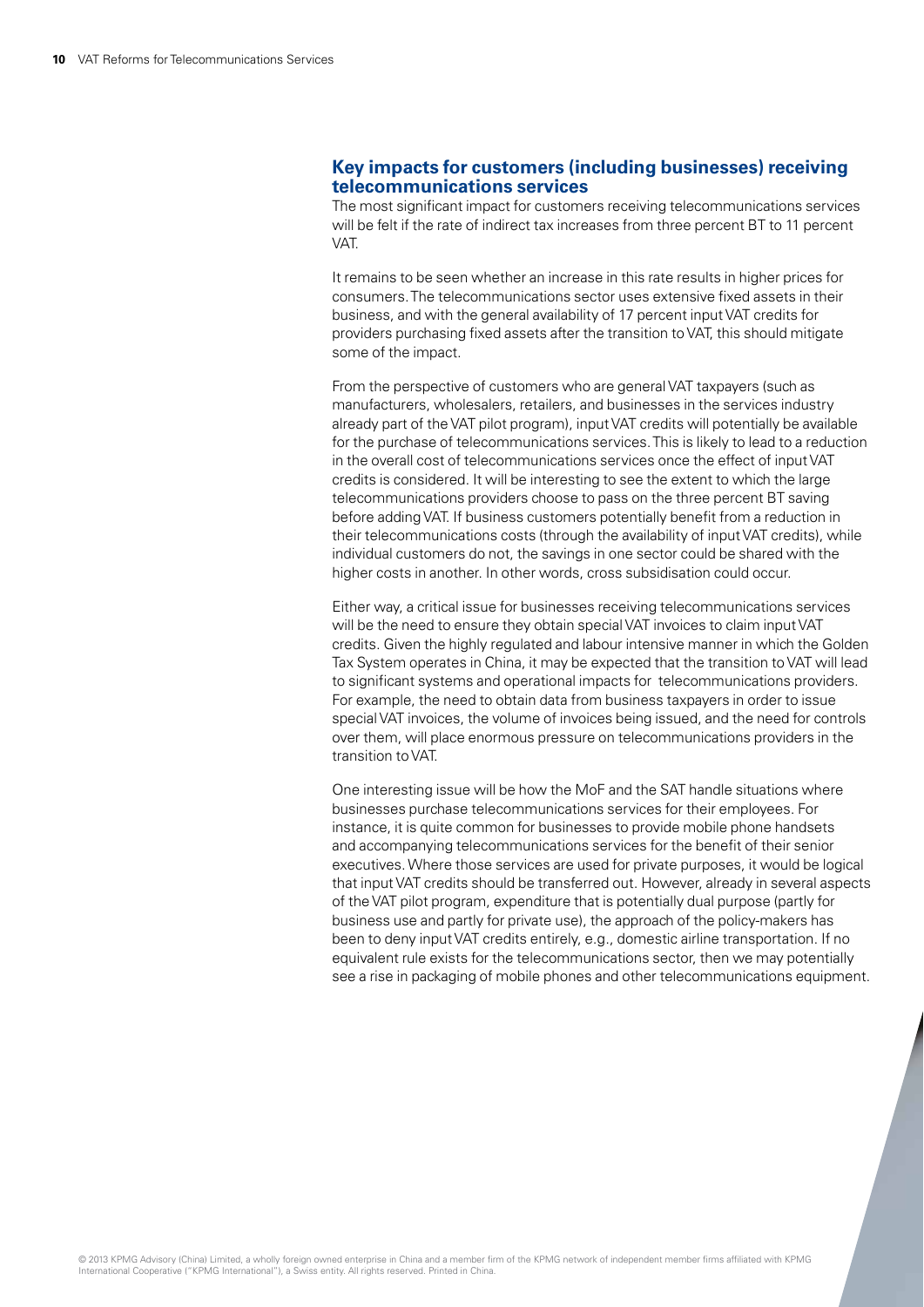### **Key policy issues**

The transition to VAT for the telecommunications sector is awaited with interest. While there are undoubtedly a number of technical issues that need to be resolved, the key policy issues affecting telecommunications providers, businesses and consumers are:

- Will the applicable VAT rate for telecommunications services be 11 percent, and if so, what transitional relief may be provided, at least in the short term, to alleviate any anticipated increase in the tax burden impact?
- Will businesses registered as general VAT taxpayers be eligible for input VAT credits for the purchase of telecommunications services? If so, what (if any) controls or restrictions will be introduced to delineate private expenses from legitimate business expenses eligible for input VAT credits?
- Will overseas telecommunications services qualify for exemption from VAT or zero rating? If so, will these concessions only apply to interconnection services between carriers or will they also apply to services provided to Chinese end consumers travelling abroad?

KPMG will issue a China Tax Alert as soon as further details are released on the proposed policies for the transition to VAT for the telecommunications sector.

![](_page_10_Picture_7.jpeg)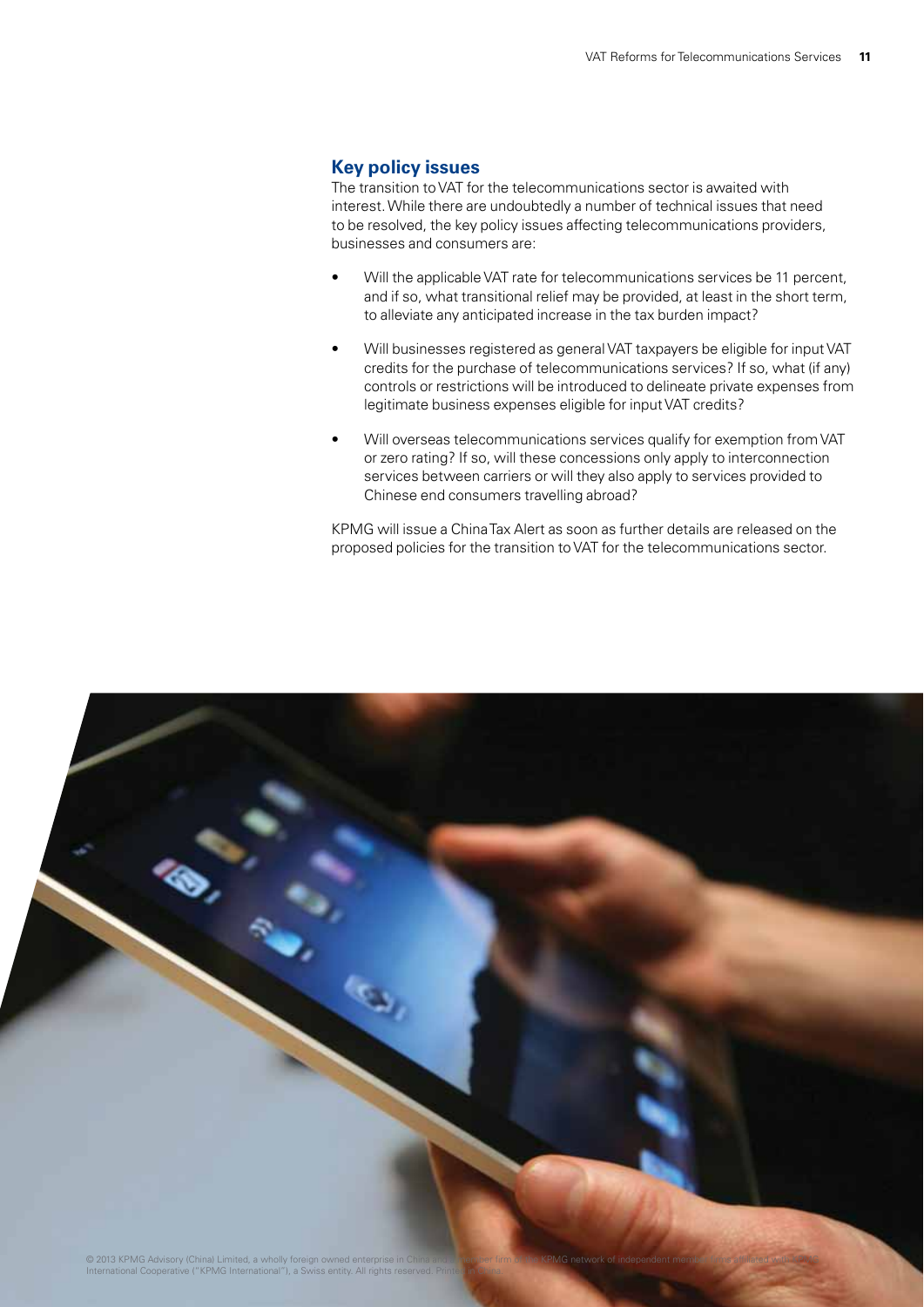#### **Steps to transition to VAT**

There are many tangible steps that your telecommunications company should take to prepare for the reforms. These include:

![](_page_11_Figure_3.jpeg)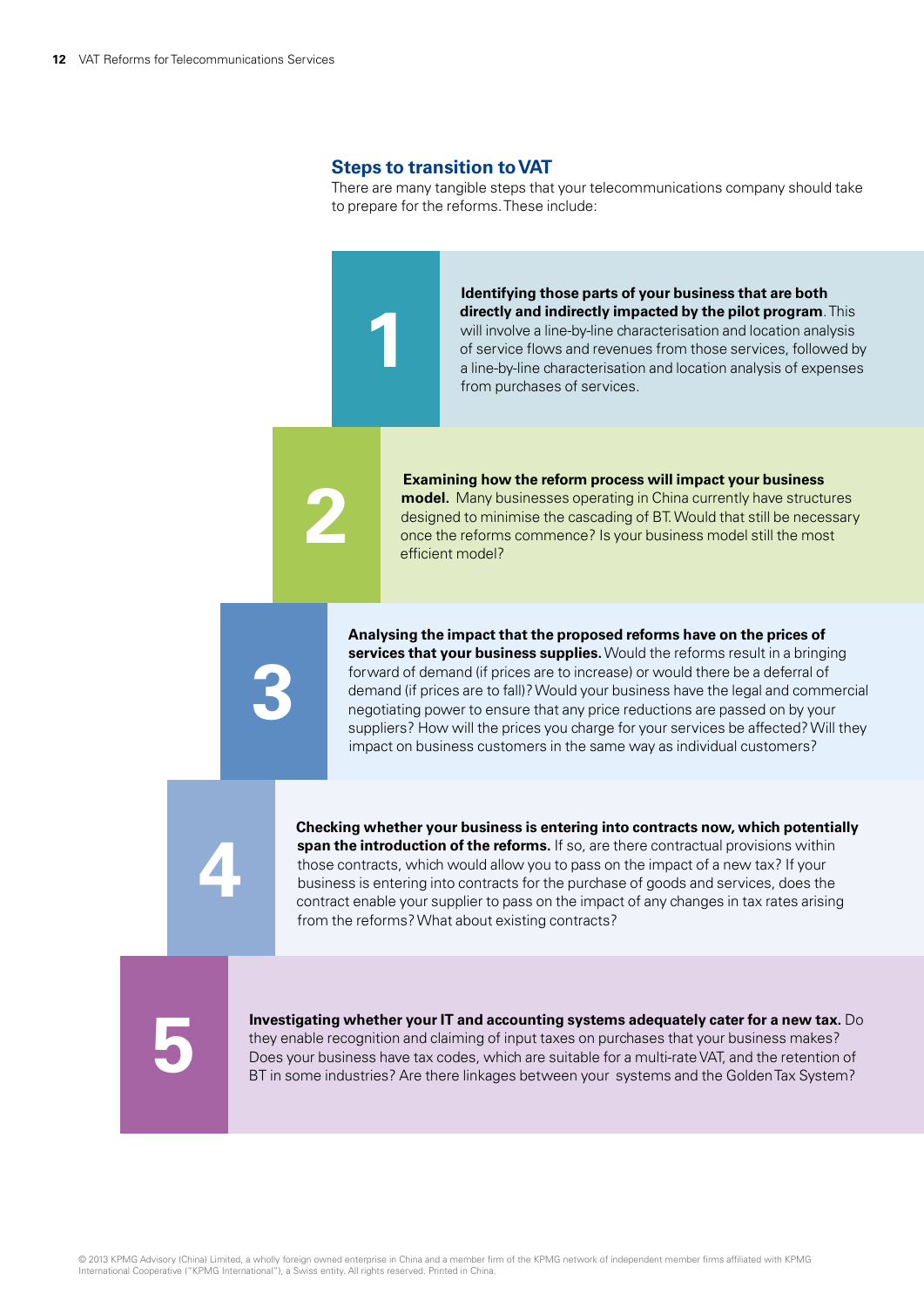![](_page_12_Figure_1.jpeg)

**10 Checking how proficient your staff is in dealing with tax issues.** Will your accounts payable staff have the knowledge and capacity (and relevant training) to ensure that invoices comply and they are able to code inv staff have the knowledge and capacity (and relevant training) to ensure that invoices comply and they are able to code invoices accordingly? What policies or procedures might you require to cater for this?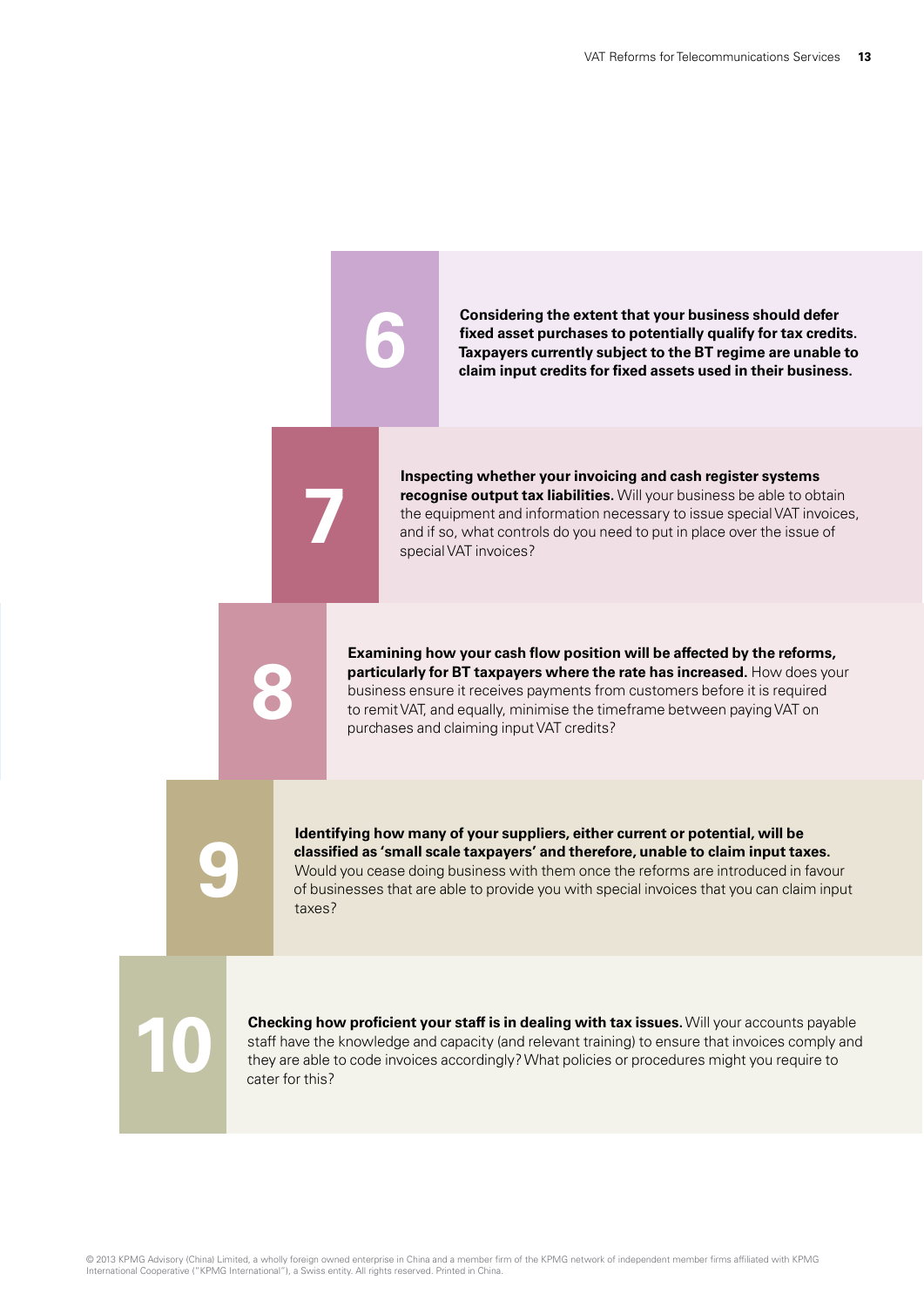![](_page_13_Picture_1.jpeg)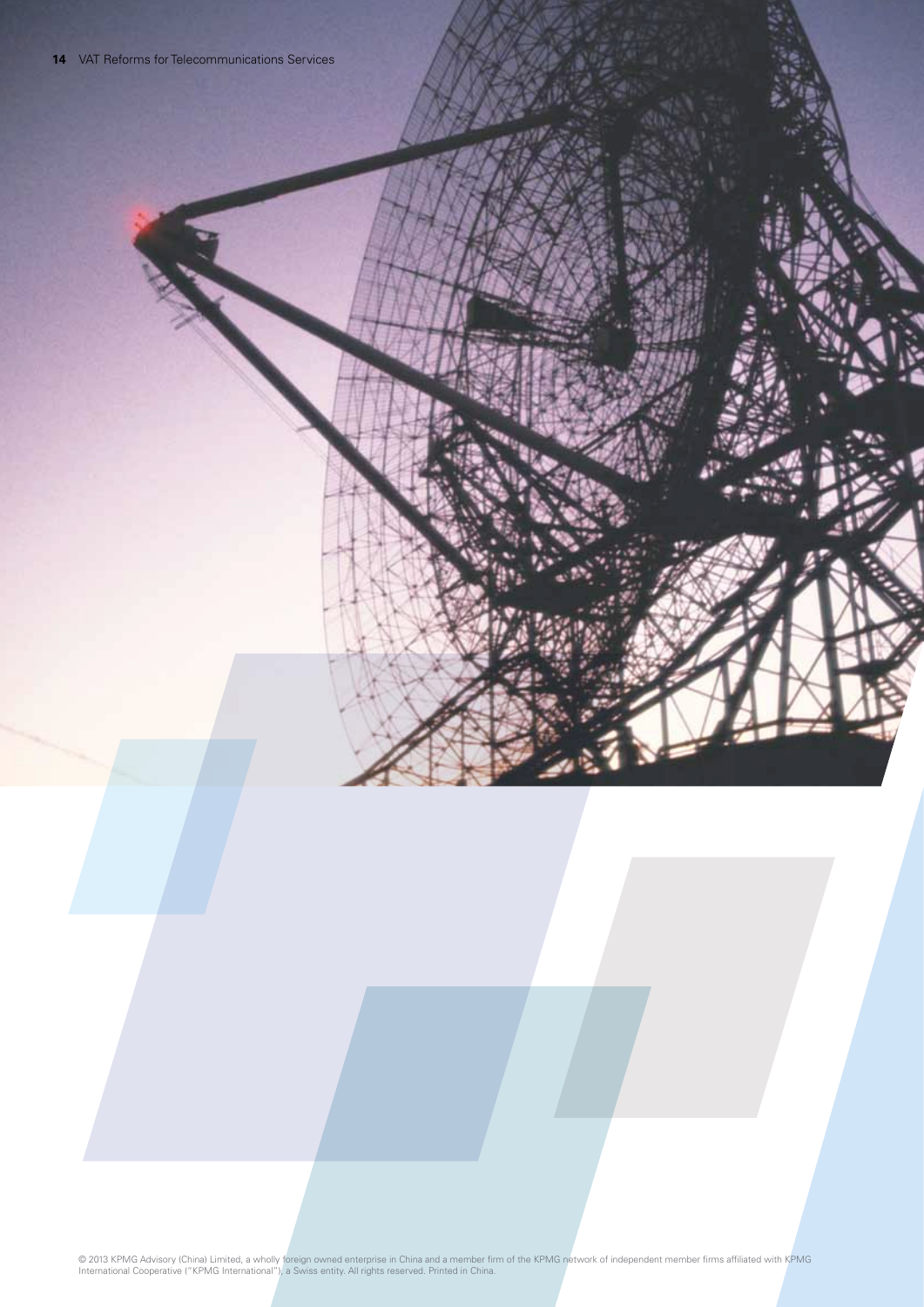## Contact us

![](_page_14_Picture_2.jpeg)

**Khoonming Ho** Partner in Charge, Tax China and Hong Kong SAR Tel. +86 (10) 8508 7082 [khoonming.ho@kpmg.com](mailto:khoonming.ho@kpmg.com?cc=enquiries.hk@kpmg.com&subject=web:[VAT-Reforms-for-Telecommunications-Services])

![](_page_14_Picture_4.jpeg)

**Lachlan Wolfers** Partner, Tax [Leader, Centre of Excellence,](mailto:lachlan.wolfers@kpmg.com?cc=enquiries.hk@kpmg.com&subject=web:[VAT-Reforms-for-Telecommunications-Services])  Indirect Taxes Tel. +852 2685 7791 lachlan.wolfers@kpmg.com

![](_page_14_Picture_6.jpeg)

**Northern China Vincent Pang** Partner, Tax Tel: +86 (10) 8508 7516 [vincent.pang@kpmg.com](mailto:vincent.pang@kpmg.com?cc=enquiries.hk@kpmg.com&subject=web:[VAT-Reforms-for-Telecommunications-Services])

![](_page_14_Picture_8.jpeg)

**Central China John Wang** Partner, Tax Tel: +86 (21) 2212 3438 [john.wang@kpmg.com](mailto:john.wang@kpmg.com?cc=enquiries.hk@kpmg.com&subject=web:[VAT-Reforms-for-Telecommunications-Services]) 

![](_page_14_Picture_10.jpeg)

**Roger Di** Partner, Tax Tel: +86 (10) 8508 7512 [roger.di@kpmg.com](mailto:roger.di@kpmg.com?cc=enquiries.hk@kpmg.com&subject=web:[VAT-Reforms-for-Telecommunications-Services])

![](_page_14_Picture_12.jpeg)

**[Southern China](mailto:lilly.li@kpmg.com?cc=enquiries.hk@kpmg.com&subject=web:[VAT-Reforms-for-Telecommunications-Services]) Lilly Li** Partner, Tax Tel: +86 (20) 3813 8999 lilly.li@kpmg.com

![](_page_14_Picture_14.jpeg)

**Shirley Shen** Senior Tax Manager, Tax Tel: +86 (10) 8508 7586 [yinghua.shen@kpmg.com](mailto:yinghua.shen@kpmg.com?cc=enquiries.hk@kpmg.com&subject=web:[VAT-Reforms-for-Telecommunications-Services]) 

![](_page_14_Picture_16.jpeg)

**Hong Kong Karmen Yeung** Partner, Tax Tel: +852 2143 8753 [karmen.yeung@kpmg.com](mailto:karmen.yeung@kpmg.com?cc=enquiries.hk@kpmg.com&subject=web:[VAT-Reforms-for-Telecommunications-Services])